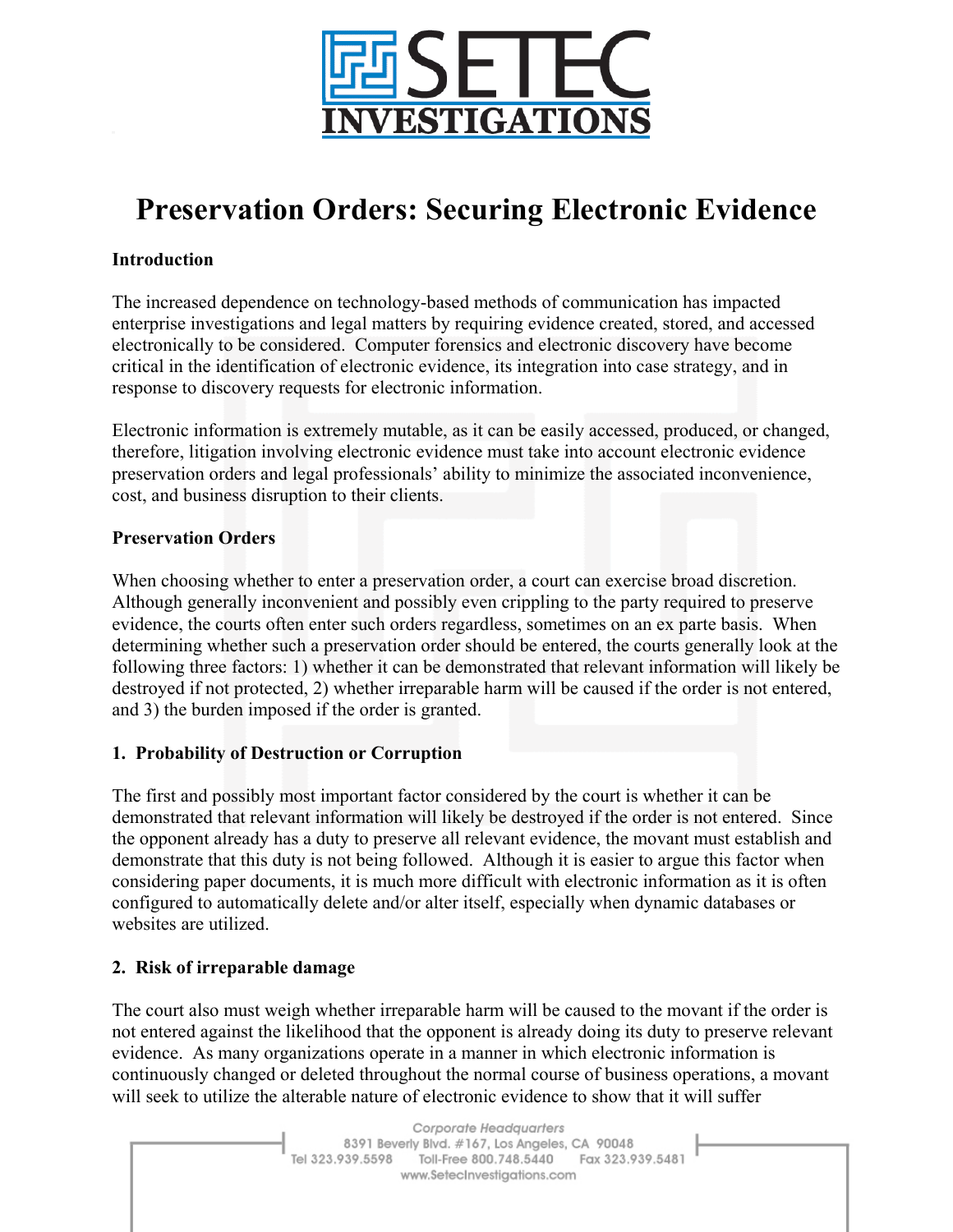irreparable harm if the preservation order is not entered. In addition, the opposing party will likely argue that they are already preserving evidence based on the threat of sanctions being imposed if they were to ignore this duty, as well as inform the court of any back-up systems in place that store archived copies of electronic information.

## **3. Undue Hardship**

Based on the third factor, the court must determine whether entering such an order would place an undue hardship on either party. While the movant will state that there is no additional hardship since there is already a duty to preserve evidence, it is important for the opponent to demonstrate that what may seem like a harmless preservation order, in actuality, disallowing an organization from changing or adjusting any electronic information can literally bring it to a standstill. Such an order would prevent the opponent from utilizing electronic information in its basic forms, such as updating customer databases, modifying web pages, imaging documents, or deleting any email messages, which would likely cause a major disruption to normal business operations.

Aside from disruption to business, it could be physically impossible to comply with such a preservation order in total, as one that includes all computer memory would be immediately violated since computer systems continually, repeatedly, and automatically delete data stored in their random access memory at their own volition. Complying with such a preservation order can also be extremely costly, as it may necessitate the implementation of monitoring systems, require extensive logs to be kept, or require additional employees or outside consultants or experts to be retained.

It is often necessary to oppose a preservation order in an attempt to remain free from a contempt hearing should any electronic evidence mistakenly be lost or destroyed during litigation. However, it may prove beneficial for both parties to willingly agree to a preservation order to denote the relevance of electronic information, define the scope of duties, or provide the court with a standard by which production efforts can be judged.

### **Defense of Preservation Orders**

The following steps will help to minimize the potential disruption and costs associated with an electronic information preservation order:

# **A. Understand the client's Business and Technology**

Communication with the clients involved in each case is essential to ensuring that disruptions and costs are minimized. It is important for legal professionals to obtain a thorough understanding of their clients' electronic and information systems and the roles they play in performing daily business activities. Before becoming entrenched in litigation, legal professionals should meet with the head of the IT department to gain an understanding of the computer systems, backup systems, and storage procedures utilized by the organization, as well as determine the value of electronic information to the total business.